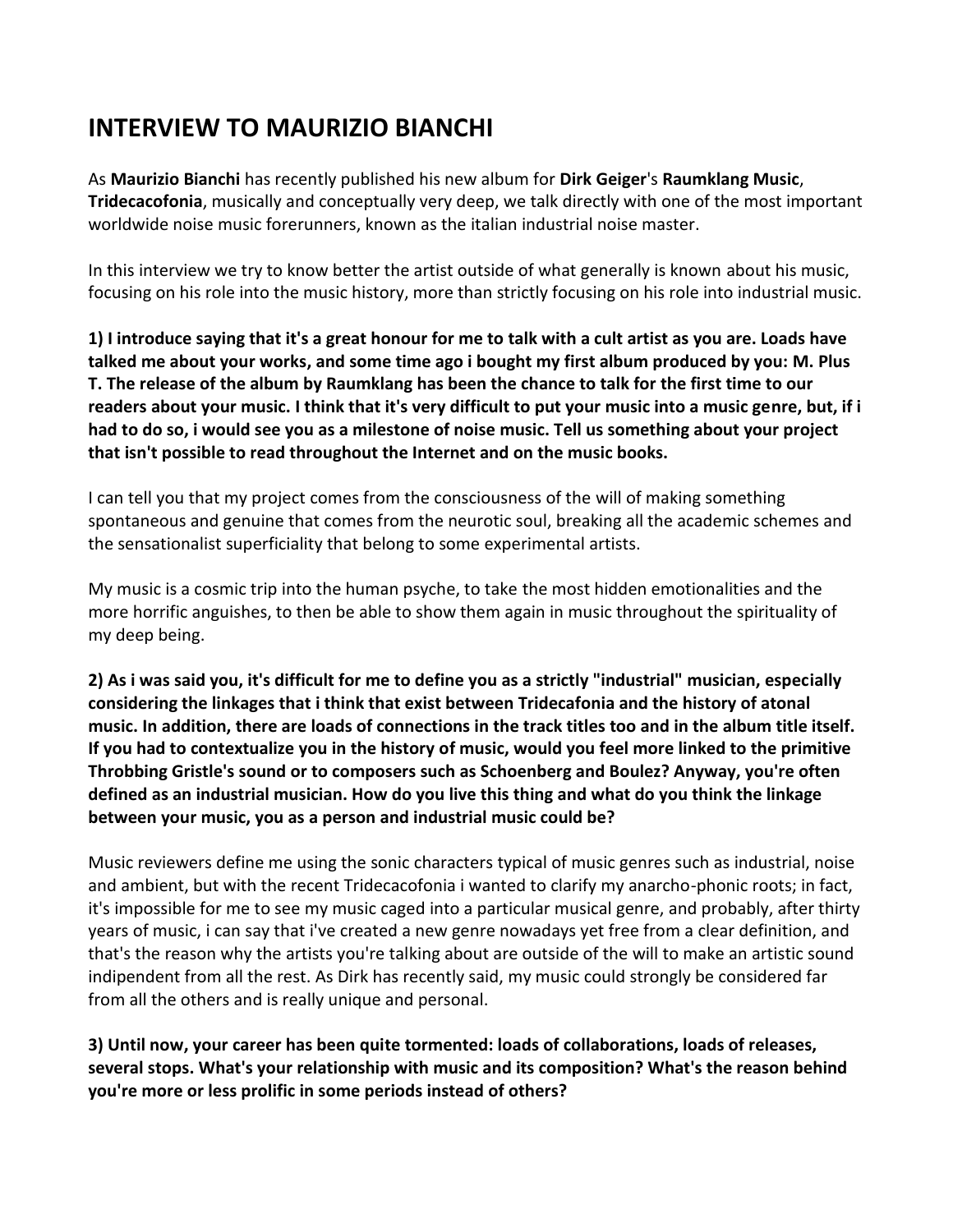The fact that i make loads of collaborations is a bivalent expression of my will to communicate along with the will to compare my project with other omogeneous or similar projects. My relationship with music and its composition trace the will to going out from the traditional schemes to create something that is really innovative, that could leave an urforgettable trace in the modern history.

### **4) What emerges from your last album is a particular interest toward the cacophony, a quite complex argument, that has crossed several music genres throughout the several decades. What's your idea about this? What role this occupies in the music and why it's so important in its process of evolution?**

It could be said that since my early records with the monicker Sacher-Pelz, the cacophony has been always present into my artistic-musical evolution, passing through the electro-noisey radicalism 'til the reaching of the minimalist abstractism.

Several experimental facets of the same cacophonic medal, even because my idea of cacophony is linked to the instintivity and the decompositive immediacy, therefore is distant from the traditional idea of unpleasant and disturbing sound. I invite all to listen carefully to "Tridecacofonia" to fully understand this.

### **5) When you've began to make music, how things were going and does some kind of interest existed? What was different if we think at today and how your music was put into the musical landscape of that period? How reviewers labeled your works and how are they labeled today?**

When i started, i felt like being a hermit in the desert of superficiality and of inutility. At that time, musical genres such as disco music, "committed" songwriters, the "new wave", neo-electronic bands, "heavy metal", the second "punk wave" wave, were all music genres governed by mass media that used to "wash" the mass youth brains.

For this reason, my experimental scream hasn't been considered in any way (almost in Italy), confirming that the country in which we live is really conservative when it has to face discourses which go beyond the schemes.

The only different thing that there once upon a time was that there was more commitment in what people believed, more desire to fight to demonstrate the people ideals, while now a huge part of people has been lobotomized by the way in which things go, a system characterized by a grim futility and a sceptic materialism, and in which the will to fight is dormant.

**6) It's undoubtful that around you there's always been a mysterious aura: you've crossed the history of industrial music always being an external observer of the cultural and subcultural phenomenons which belonged to this music, always continuing to go straight on your personal road. Another element which enriches that aura is that you never play live. Recently, another artist we have interviewed in the last days, Le Cose Bianche, has planned to play his first and last gig (that will take place in Bologna). Do you think that certain music genres are particularly tough, if you allow me to say this, that don't perfectly suit in the live dimension and this is the reason why there's a low interest in making live performances?**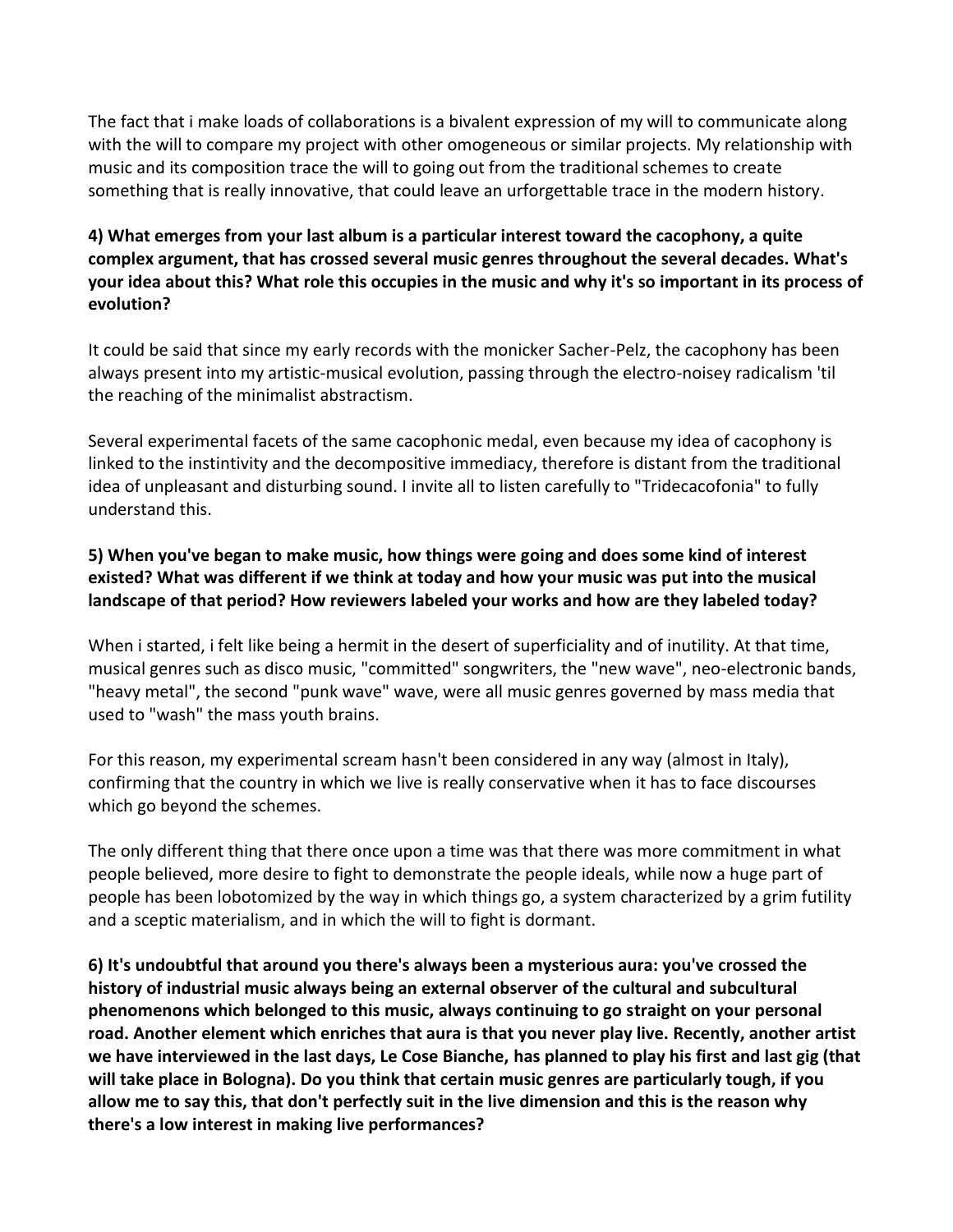Thinking about that, the live dimension doesn't suit perfectly with a certain kind of so intimistic and personal discourse. This is why, even from the beginning, i've refused to play live, as other experimental artists used to do, and i've linked my project to the original discourse made by the experimental forerunners who, due to the lack of adequate instruments (vynil and tape) were unable to play live only to propagate their musical ideas.

Anyway, toady that these instruments are available (physically and digitally), why the artist has to play live? Probably he does so to gratificate himself, but often their goal is an exhibitionistic manifestation. My idea about the live dimension is already shown when I produce my song, therefore it doesn't has a meaning to show that again in a different context, because it's only a superflous repetition.

### **7) Where the noise artist take its musical and cultural influences? What were and what are, for example, your influences? From what a music which operates, in a certain way, a tabula rasa of all that's structured through cacophony is influenced?**

My early musical influences were the french musique concrete, the cosmic german experimentation and the italian Futurist cacophony, but afterwards, during the subsequent months and years i've developed a really personal approach, so that the label of industrial noise artist doesn't belong to my true experimental development.

**8) How have you known Raumklang? I know that soon you'll collaborate with Dirk Geiger for an album...how have your sound met that of Dirk? I think that the album that has been released some days ago it's not only interesting from a musical point of view, but even from a cultural point of view: it's something like saying that the italian concept of noise music meets the german one and this is the result of this meeting.**

I've known virtually Dirk via email and, after having met him in 2013, the idea of making an "epochal" work of mine for his label was born, then i tried to move beyond the boundaries of the so called dodecaphony, compressing it with the cacophonic universe to achieve the "Tridecacofonia".

Afterwards, Dirk, enthusiastically asked me to collaborate together and the result will impress you, i don't want to anticipate anything to leave to all of you the benefit of the surprise.

#### **9) Recently you've collaborated with DBPIT and XxeNa too. Which analogies link musically and artistically these two projects? Talk us about the work you've done together.**

The curious thing is that there aren't particular analogies, except the desire to walk through streets not walked before, and "Isometrie sonore" has been the evident result of that will.

### **10) It's almost obvious to ask what are your plans for the future. What will you do along with the work with Dirk Geiger? What do we have to expect from MB?**

I'm working on twenty projects, because i'm unable to make a break. The inactivity and the laziness don't belong to my environmental microcosm.